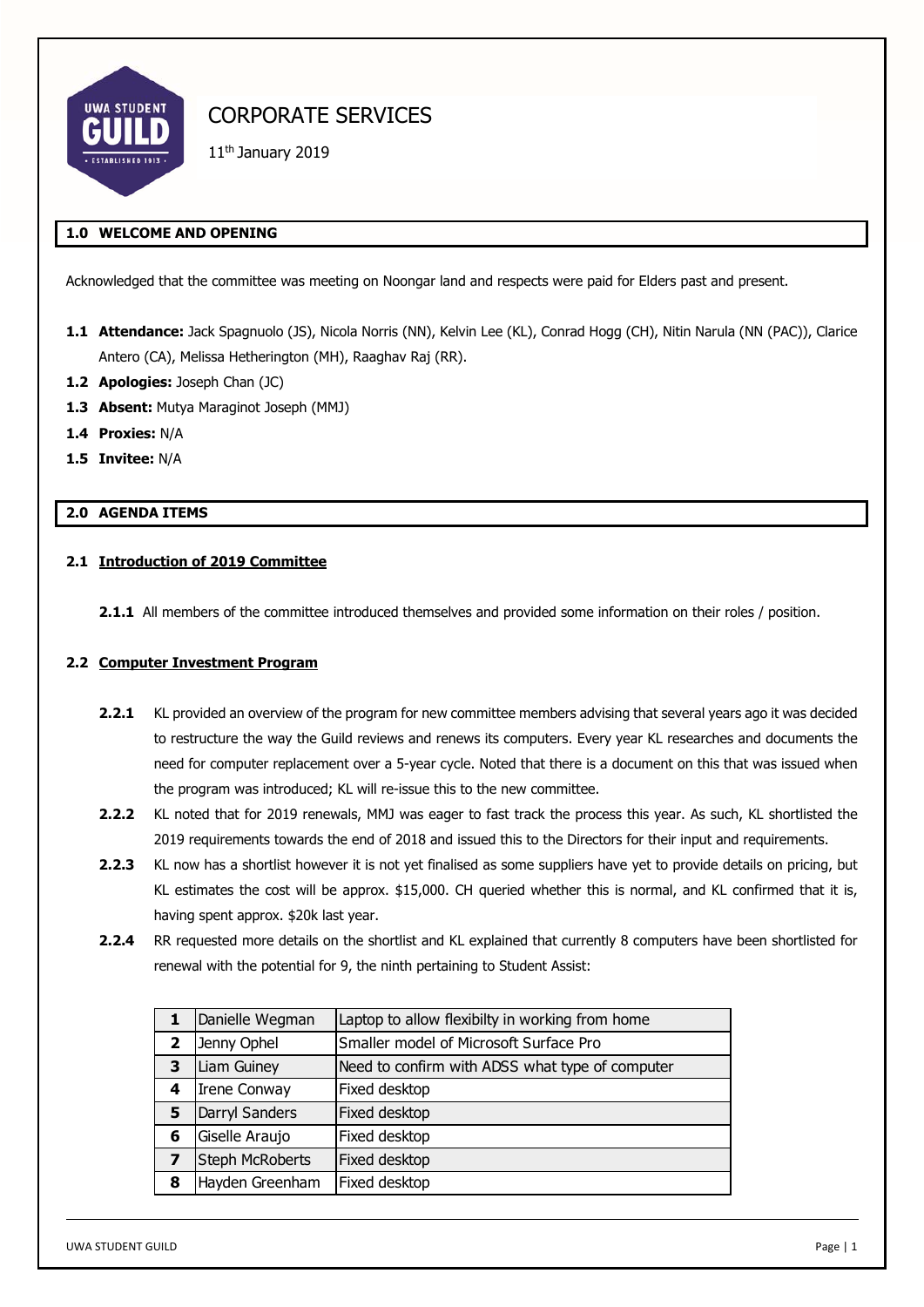

11<sup>th</sup> January 2019

- **2.2.5** RR commented that he received an email from Chloe Jackson regarding a computer request. KL advised that this does not fall within scope of the Computer Investment Program as it is not a renewal or replacement.
- **2.2.6** KL noted that the process of approval is for CSC to endorse it and then to SRC to approve. Sometimes it is required to go the Guild Council for approval.

# **2.3 Urgent Request**

- **2.3.1** KL noted he only received the business case for the new computer this morning.
- **2.3.2** KL advised that there are currently 2 Creative Officers who job share; due to change in their working hours there is now an overlap of their working hours, as such Chloe Jackson has requested a new computer. KL further advised that because one of the officers also works from home the preference is to have a laptop.
- **2.3.3** RR suggested that this case be reviewed in February to allow time to analyse the business case.
- **2.3.4** CH noted that the current machine does not have the capability that the Creative team need to perform their duties.
- **2.3.5** NN advised that as their hours are increasing very shortly, we need to ensure their productivity is maximised.
- **2.3.6** RR noted perhaps we could review in 2 weeks; Conrad responded that we should review immediately after the meeting has closed.
- **2.3.7** CH had several questions for KL; the pricing of the new machine seems expensive. KL advised that Elise's preferred work environment is Mac and this particular one is top of the line before customization. KL added that there is not much need for customization on this particular machine. The screen is expensive because it reaches RGB standard, providing more realistic colour, which is suitable for graphic design purposes. The accessories are not required but desirable to have. KL noted that the last item listed for purchase on the circulated business case is the keyboard with dials, which again, is not necessary but preferable to have.
- **2.3.8** CH queried could we review the specs again, perhaps the touchbar on the Mac; KL noted that this is standard and will not reduce the cost if it were to be removed.
- **2.3.9** RR questioned whether the machine had to be a Mac and KL advised that while his own personal preference would not be a Mac, that it is not about him, it is about the user's own work environment and how to maximise their productivity. CH added that this would also save in overtime costs.
- **2.3.10** RR queried whether both a Macbook and monitor were required. KL noted the Macbook would be able to be taken home and the monitor for the office will allow for efficiency. RR noted that he understood this, but it is still so expensive with monitor included; CH noted that the monitor was a small cost, it's the machine itself that is costly.
- **2.3.11** CH advised that the machine is a good price and that we was happy to approve. RR advised he was not happy. CH confirmed that this would have to be approved in time for the SRC meeting, that a circular could be done if more time was needed.
- **2.3.12** NN (PAC) confirmed he was happy to approve.
- **2.3.13** CA confirmed she was happy to approve.
- **2.3.14** RR noted that a motion would be issued after the meeting closed.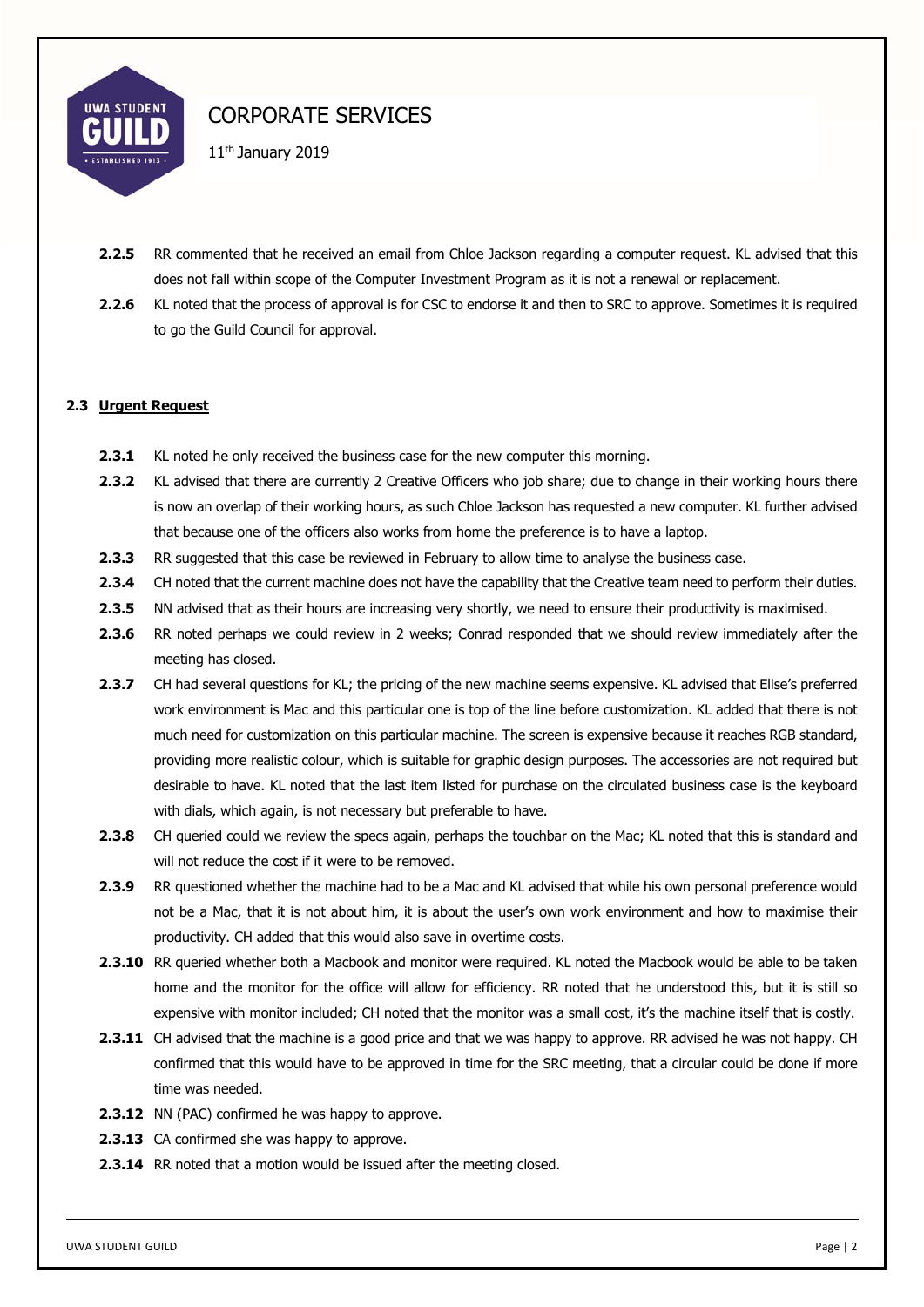

11th January 2019

- **2.3.15** NN (PAC) queried whether the machine needed 512gb and KL advised that standard is 512gb.
- **2.3.16** CH added that it is the people not the machine that matter and the skills they bring with them, in the grand scheme of things the machine is a sunk cost and will save in overtime. NN added that overtime is very expensive and on costs such as super, payroll tax and worker comp need to be considered. RR requested more information on overtime, NN noted that she did not have department specific figures to hand in the meeting but to speak to the finance team after the meeting. JS advised that student service specific queries should be addressed directly to Chloe Jackson.

### **2.4 Website**

- **2.4.1** KL advised that he is not directly involved with this project.
- **2.4.2** CH noted that they are currently seeking quotes for the project and added that the Audit & Risk Committee wanted to look at the Guild's web presence more holistically.
- **2.4.3** CH confirmed that some working groups will be set up over the coming weeks and any feedback is welcome.

### **2.5 Refectory**

- **2.5.1** JS advised that we are waiting on costings for carpet in the Acorn and that UWA will be installing it.
- **2.5.2** JS spoke to Sue Sugandah this week regarding the mirroring on the wall and confirmed that we will look at installing moveable mirrors.
- **2.5.3** JS noted that projectors had not been included in the business case but that we may have to look at this later.
- **2.5.4** JS suggested that a surface hub would also be an attractive feature in those rooms and furniture will be explored later.
- **2.5.5** JS confirmed that all works are in progress as detailed in the business case.
- **2.5.6** With regards to the lighting, UWA are involved in this so it will take time to complete; UWA will complete this according to their standards. JS is hopeful that they will install decent lighting across all rooms.
- **2.5.7** RR queried why were carpets chosen. JS noted it adds a warner tone to rooms, the preference was not to have all hard floors and it is less expensive. CH added that it allows a wider use for the rooms.
- **2.5.8** JS added that a request has been made to remove the gate on the balcony.
- **2.5.9** CH asked JS about the proposed Refectory tenants. JS confirmed that 5 out of the 6 proposed tenants had signed the documentation over the Christmas period, the remaining business has an issue with the documentation. UWA have also signed the leases as landlord.
- **2.5.10** JS further advised that the fit-out co-ordinator has received some plans and documentation from tenants and are reviewing them to ensure they are in line with the specification document. We are hoping to commence works next week, only Nene Chicken is behind schedule.
- **2.5.11** JS noted that he will brief CSC members on Guild Village at a later date.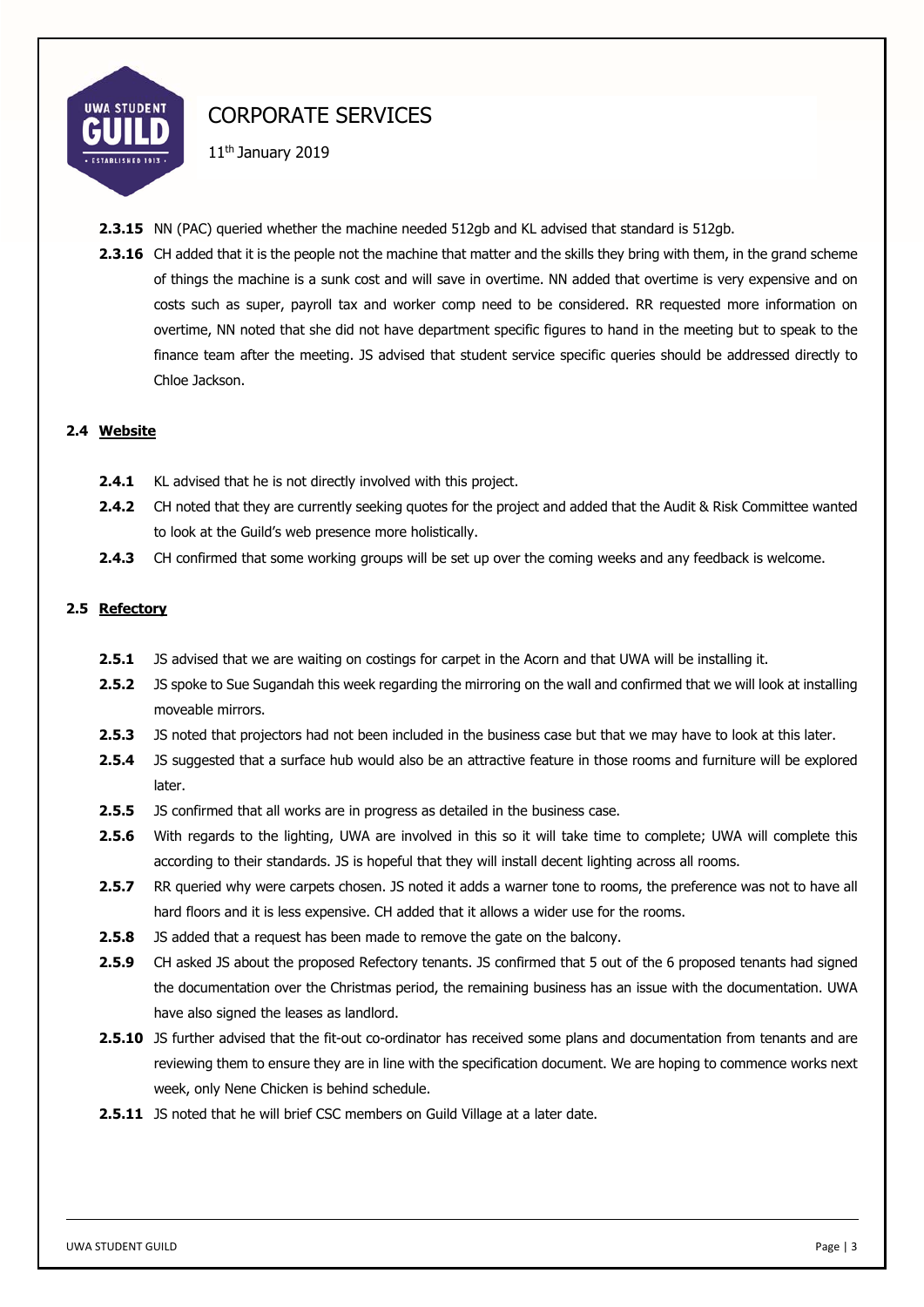

11th January 2019

- **2.5.12** JS added that we will not have food vans on Oak Lawn as we will not have much more scope for food businesses, and it would be unfair on the incoming tenants to have the vans present. The food vans may be on other sites throughout the University, but JS is waiting on UWA to revert.
- **2.5.13** JS confirmed that there will be two mobile coffee vans at set locations on campus at the end of March. JS has sent a map of proposed location to Campus Management and wait for them to revert.
- **2.5.14** RR proposed that perhaps instead of fixed rent we could take a percentage of revenue; JS confirmed that turnover rent has already been incorporated in addition to a base rent. Fixed annual increases are also included, which are typically higher than CPI increases.
- **2.5.15** JS advised the Committee that all this information is confidential.

## **2.6 Archives**

- **2.6.1** MH advised that Tony Goodman has suggested that we use our archives to create an interesting display in the Refectory upstairs charting the history of the Guild with old pictures and addressing student perspectives on certain events over the years, e.g., first man on the moon etc.
- **2.6.2** ML is working with Xander in the creative department on blueprints available to them and on interchangeable frames.

## **3.0 CLOSE AND NEXT MEETING**

- **3.1** Proposed future meetings be held in first two weeks of the month.
- **3.2** Meeting closed at 01.47 pm.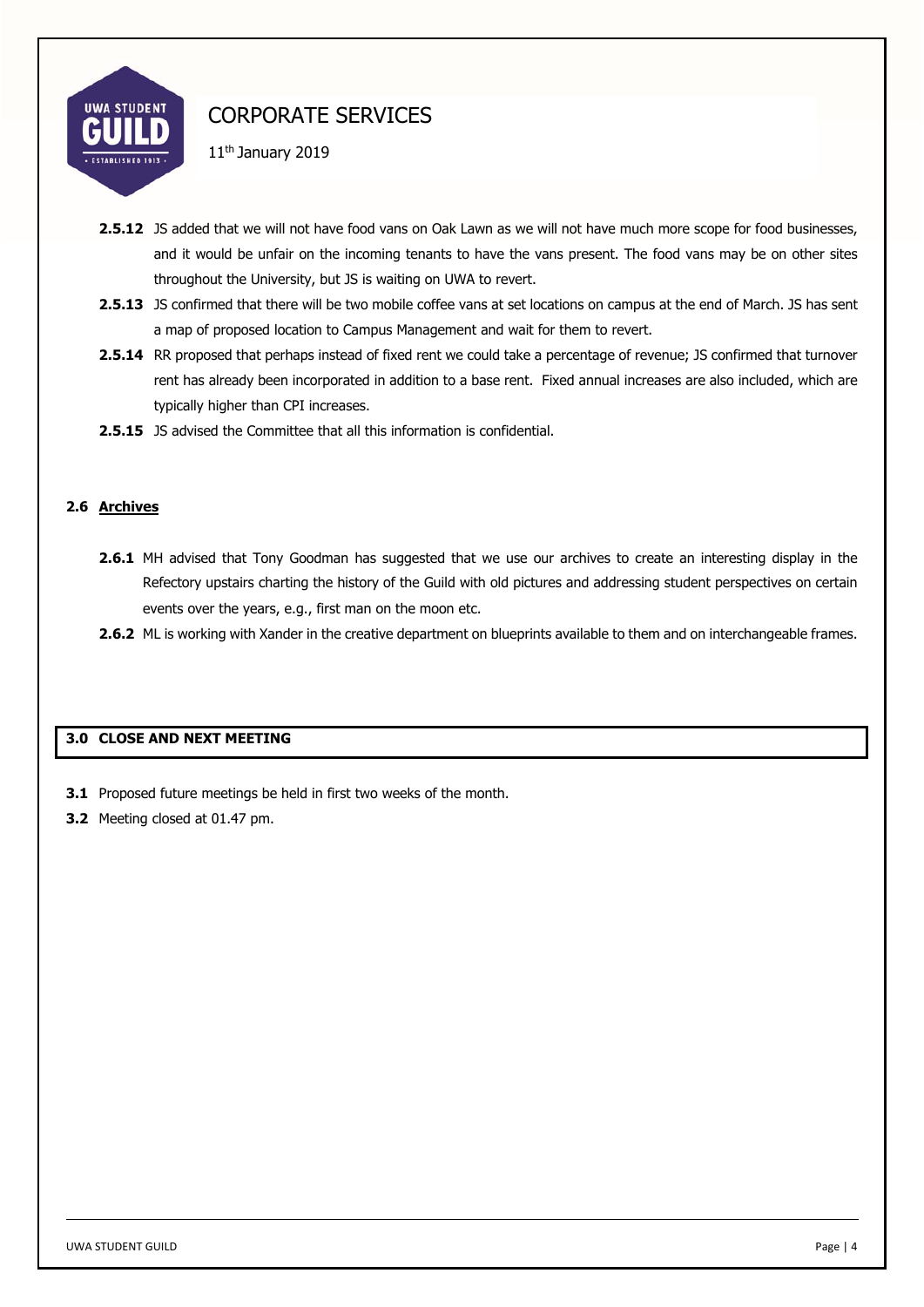

15<sup>th</sup> February 2019

## **1.0 WELCOME AND OPENING**

Acknowledged that the committee was meeting on Noongar land and respects were paid for Elders past and present.

- **1.1 Attendance:** Jack Spagnuolo (JS), Nicola Norris (NN), Kelvin Lee (KL), Conrad Hogg (CH), Clarice Antero (CA), Melissa Hetherington (MH), Joseph Chan (JC), Raaghav Raj (RR).
- **1.2 Apologies:** Nitin Narula
- **1.3 Absent:** N/A
- **1.4 Proxies:** N/A
- **1.5 Invitee:** N/A

#### **2.0 AGENDA ITEMS**

#### **2.1 Update Guild Website**

- 2.1.1 CH noted that the idea of setting up working groups had been shelved as the project is nearing completion, focus will be had on testing the website once its completed.
- **2.1.2** JC added that we are very close to getting final quotes for the project and so far, everything appears to be within budget.
- **2.1.3** KL advised that he was meant to meet some people from UWA's cyber security team yesterday however they did not show up.
- **2.1.4** JC noted that once contracts have been signed, we will move into forming working groups for testing each component of the website.
- **2.1.5** CH advised that development of the website will take approx. 5-6 months; contracts are expected to be signed soon.
- **2.1.6** CH further noted that the cost will be approx. \$140k. MMJ confirmed that we have the budget from 2018 and the additional \$100,000 budget approved for 2019.

#### **2.2 Refectory**

- **2.2.1** JS confirmed that 2<sup>nd</sup> floor is near completion. Lighting will be installed next week. Floors are completed and projectors are in situ. Signage for the doors have been produced, they just have to be put up.
- **2.2.2** JS further noted that the project has remained within its allotted budget of \$40k.
- **2.2.3** KL advised he is working on the locks and order has been issued to the contractor.
- **2.2.4** JS added that furniture can be hired if there is a need for it; this can be further assessed down the track with possible business case if needs be.
- **2.2.5** CH queried whether we are hiring the projections; JS noted that we own both projectors.
- **2.2.6** JS commented that the rooms are looking good; mirrors have been ordered and will be arriving soon.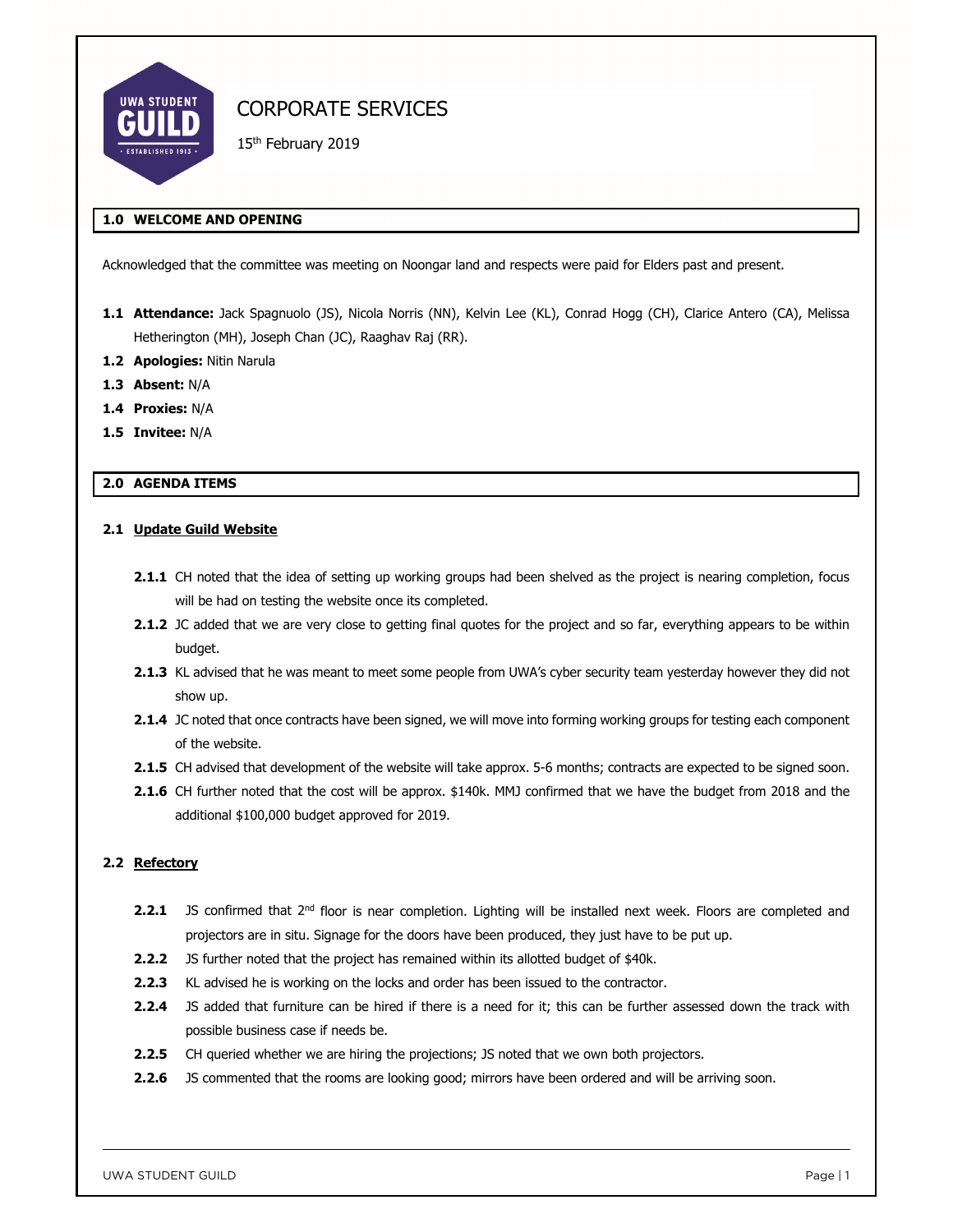

15<sup>th</sup> February 2019

- **2.2.7** CH queried the pricing for hire of the rooms by clubs; JS noted he would ask the Functions manager, Fernanda, adding that cleaning costs will have to be covered. MMJ advised the committee that current pricing for clubs is significantly lower than prices for non-clubs, approx. 50-70% lower. MMJ suggested that the students should perhaps consider setting a fixed cost; JS added that perhaps Fernanda could speak to MMJ on this. MMJ added that any decision could be endorsed by this committee but would have to be approved by Guild Council. JS commented that it further explored once a pattern can be determined for club usage.
- **2.2.8** JC asked when the rooms would be available for use. JS noted next week hopefully depending on whether the lighting will be installed; this is currently the hold up. JS further added that the rooms are still usable to an extent, just not fully completed.
- **2.2.9** JC commented that the current pricing schedule is expensive when compared to that of University theatres; MMJ noted that this will be discussed.
- **2.2.10** RR queried whether they would be used as dance rooms and JS confirmed that there is carpet in Acorn room but there is plenty of space in the remining two rooms. JC added that Dance UWA club can easily move the mirrors from one room to the other to suit their requirements.

## **2.3 Refectory**

- **2.3.1** JS advised that management have given tenants options to work 24/7 to get set up. Utopia will likely open by O-Day.
- **2.3.2** JS noted that 5 prospective tenants should be signed by the end of the month and 6<sup>th</sup> one is in negotiation. Nene Chicken have removed their offer; we are now negotiation with Zambreros. MMJ noted that Zambreros still owe us approx. \$3k; JS advised that this is a separate business as such but is happy to say it, adding that the franchise owner is very keen to have a presence here.

## **2.4 Coffee Vans**

**2.4.1** MMJ queried whether this pertained to Catering Committee as opposed to CSC. JS briefly noted that the strategy is to have vans located close to carpark / not to close to a place already serviced.

# **2.5 IT**

- **2.5.1** KL provided a pricing schedule to members of the committee for the 2019 computer investment programme; MMJ noted that this needs SRC approval.CH queried the need to upgrade monitors and KL advised that where a Microsoft Surface had been selected that monitor is also required. RR queried what would happen to existing monitors and KL advised that they will be either sold if possible or redistributed to other staff members. JS added that a screen would be required for the new chef; KL advised he would update schedule.
- **2.5.2** KL spoke about Microsoft Licensing and how UWA have changed their pricing method from a FTE (full time equivalent) method to a per usage basis meaning it will now be more expensive for the Guild to renew their licensing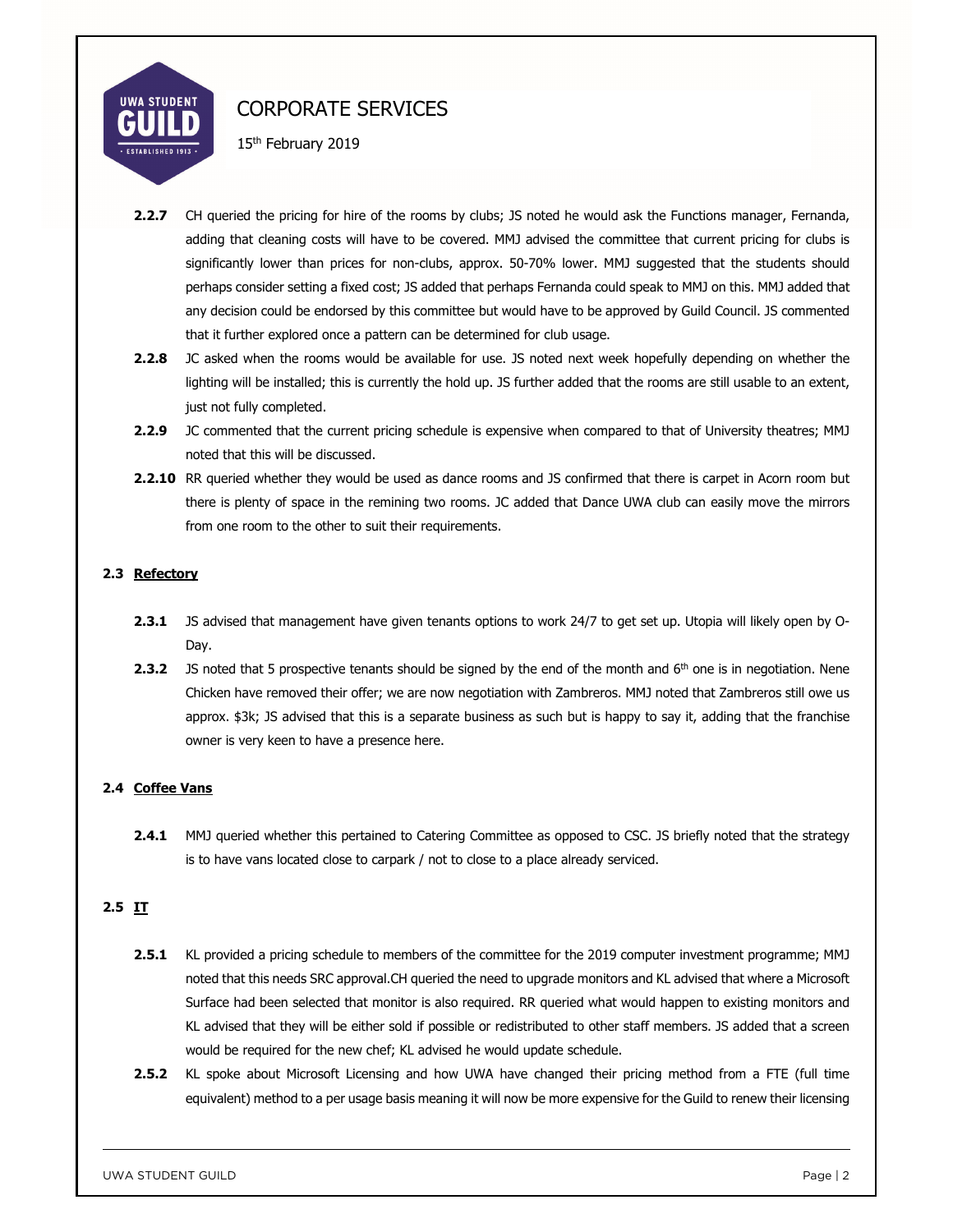

15<sup>th</sup> February 2019

every year. Under the new method, the price equates to approx. \$9,500. KL issued a schedule of current licences. KL noted that with the new method, the number of licences is no longer ideal; noted that the 12 licences for Pelican had previously been approved by Guild Council. CH asked KL's opinion on Guild Council members not having email accounts; KL advised that this is a matter of record keeping. CH queried what the deadline was for finalising license numbers and KL advised end of March. KL advised that this can be discussed further once the meeting has ended.

### **2.6 Finance**

- **2.6.1** NN advised that the external audit was ongoing with Deloitte in office carrying out their fieldwork; aiming to have the Financial Report presented at the March Guild Council meeting.
- **2.6.2** NN also noted that we are currently working on reallocating some duties with Finance personnel as due to the multiple system roll outs, there is now a need to focus on internal control and maximising productivity.

### **3.0 CLOSE AND NEXT MEETING**

- **3.1** Proposed next meeting be held on 5<sup>th</sup> March 2019.
- **3.2** Meeting closed at 11.30am.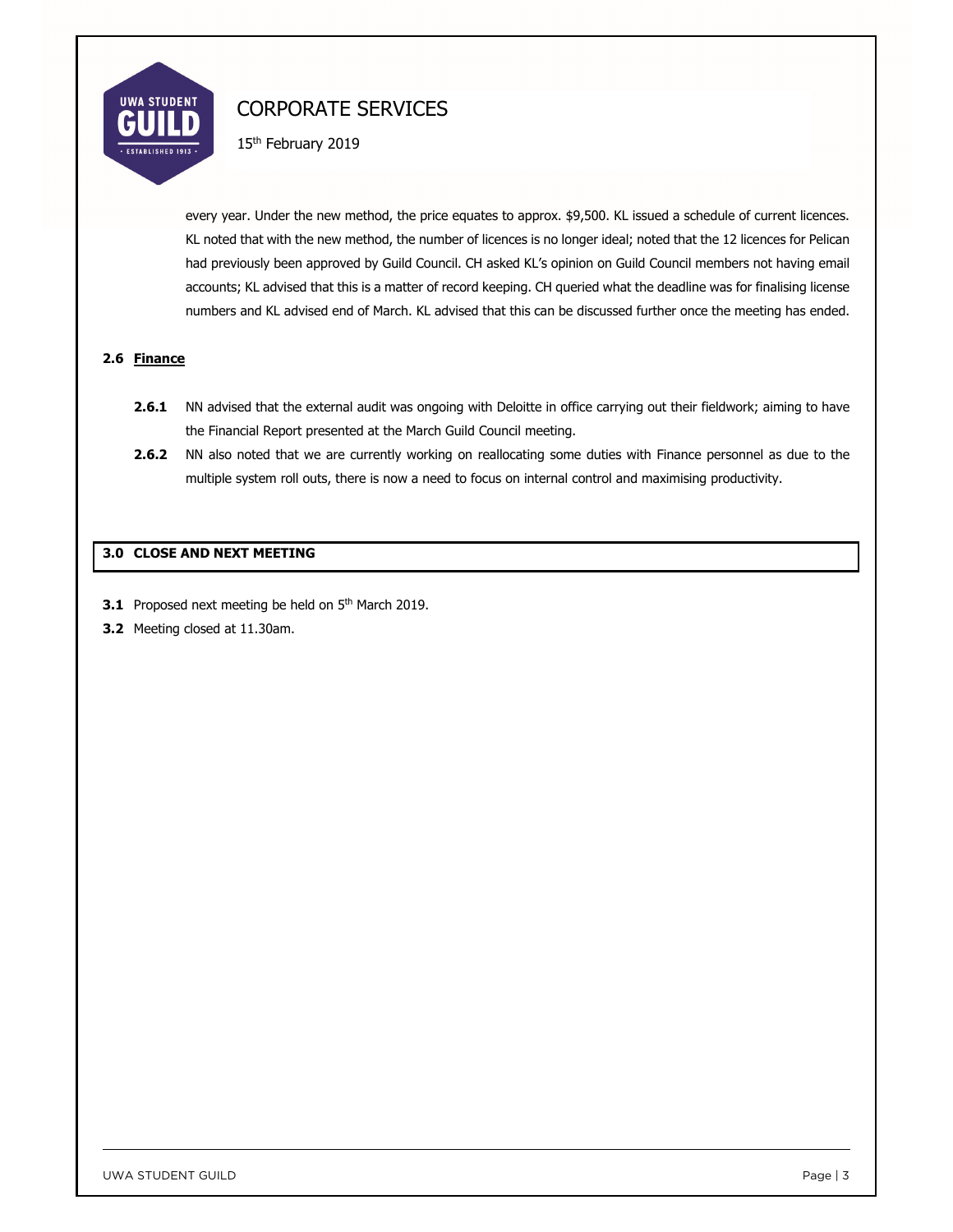

# CORPORATE SERVICES COMMITTEE

3rd May 2019

## **1.0 WELCOME AND OPENING**

Acknowledged that the committee was meeting on Noongar land and respects were paid for Elders past, present and emerging.

- **1.1 Attendance:** Mutya Maraginot Joseph (MMJ), Jack Spagnuolo (JS), Kelvin Lee (KL), Clarice Antero (CA), Chan (JC), Raaghav Raj (RR), Nitin Narula (NNA), Conrad Hogg (CH),
- **1.2 Apologies:** Nicola Norris (NN)
- **1.3 Absent:** Melissa Hetherington (MH)
- **1.4 Proxies:** N/A
- **1.5 Invitee:** N/A

## **2.0 Committee Business**

#### **2.1 Business Case for Task Backup**

KL outlined the business case for adding backup for TASK. This would involve working with TASK and adding another server on site. This change will ensure our TASK data is protected on both financial and compliance terms.

All agree and the Business case is passed.

#### **2.2 Business Case for DR – Offsite Replication**

KL outlined the business case. Currently we have backup here on site. But we need to push data to an outside location to ensure we have reliable backup.

KL has reviewed several options. Our options are restricted by the UWA requirements hence we cannot use platforms that store data overseas such as Amazon.

Probax is an option that is possible with their storage facility locate in Malaga WA.

Monthly costs depend on the data volume. The business case is based on current use broken down into (1) Quick Access (2) Archiving – stored on cheaper discs 1 tenth of cost. All costs per terabyte are based on current monthly and Quarterly archive calculations for data in the last 7 years.

RR asked if there is a system currently in place. KL indicated there is no backup in place offsite and we are exposed if something was to occur at our current on-site location.

CH asks if there any essential systems which are currently backed up. MMJ indicated that TASK and Netsuite are currently backed up.

RR asks if this expenditure is really required. MMJ indicates that it is essential because of the potential risk to our organisation if we do not have data backed up off-site.

CH asked What is the most significant area of data loss between monthly and quarterly backups. MMJ short term backup no difference but our Archiving backups would be at highest risk.

CH asks if we are backing up monthly what is the advantage of archiving. KL indicates we would lose archiving data between backups.

CH What is your recommendation due to costs? Potentially not monthly updates. Full backups then deltas for the month to ensure data is protected.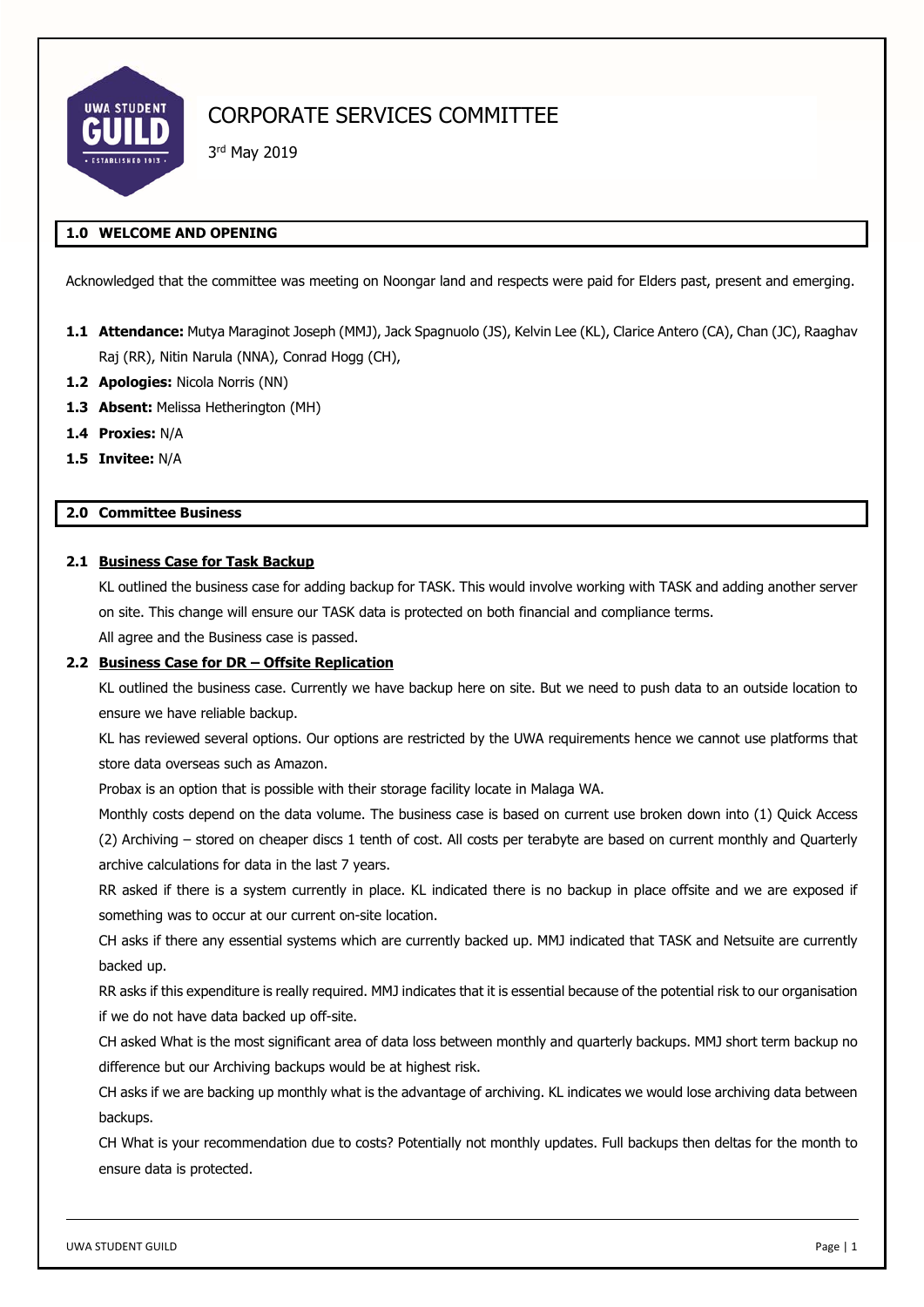

# CORPORATE SERVICES COMMITTEE

3rd May 2019

JS asks if we are keeping data we don't require? KL will review the data currently in use.

RR asks what the most likely cause of damage to our onsite data storage is. KL indicates that physical damage ie fire, water damage, etc would be the most obvious.

NNA suggests that it needs to be done and all agree to proceed in endorsing this.

CH will ask the university about their data centre and what their future are. Including their management and/or third-party arrangements.

Costs will be borne by IT expense – unbudgeted.

CH suggested this to endorsed and passed on to SRC for final approval. All agree

## **2.3 Photocopier Contract renewal**

KL provided a background on the photocopier situation. Current photocopier contract set to expire in July 2019. There are 4 options (1) Replace current machine with new machine, new 5 year contract (2)Upgrade existing machine with a colour machine, new 5 year contract (3) No upgrade but pat as you go on a cost per page printed basis, under contract. (4) Do not upgrade machine do not extend contract. Pay for running costs and repairs per callout.

From the options KL proposes we go with option 4 because it will give us flexibility and least costly.

JC asked how much we are spending at Uniprint. KL pointed out that we use the other colour printer and will still to use uniprint service.

CH asked if the costs will still be split up between department. MMJ suggests this is still possible on a user basis but the cost will be significantly less to each user. JS indicated that we should still monitor heavy users to ensure that there is no abuse of the service.

Option 4 agreed and passed by the committee.

## **2.4 Guild Website update**

JC indicated that the website skeleton will be completed by July with the content to be determined by the  $1<sup>st</sup>$  September KL Data as been sent to begin setting up database. Pub crawls and camps included at this stage. Going forward we will able to vary the EMP size and scope which was not previously possible.

## **2.5 Update on Refectory 2nd Floor**

JS requested this be removed from the agenda. The project is completed, and the rooms are in operation and available. All agree to remove from the agenda.

#### **2.6 Oak Lawn seating**

CH indicated that the Student council has tasked him to explore the viability of improving the seating options on Oak Lawn. Suggestions such has Hammocks which provide us a challenge in regard to OHS and storage issues, to bean bags which will need to be managed and have their own storage solution.

JS pointed out that we need to engage CM to find out their overall plan for seating on campus. With this we could decide on placing additional seating.

 CH will pursue the university through his channels. JS will make contact through the CM directors to get a clearer idea on their timelines and plans for the space.

Report back to this committee with additional information and options.